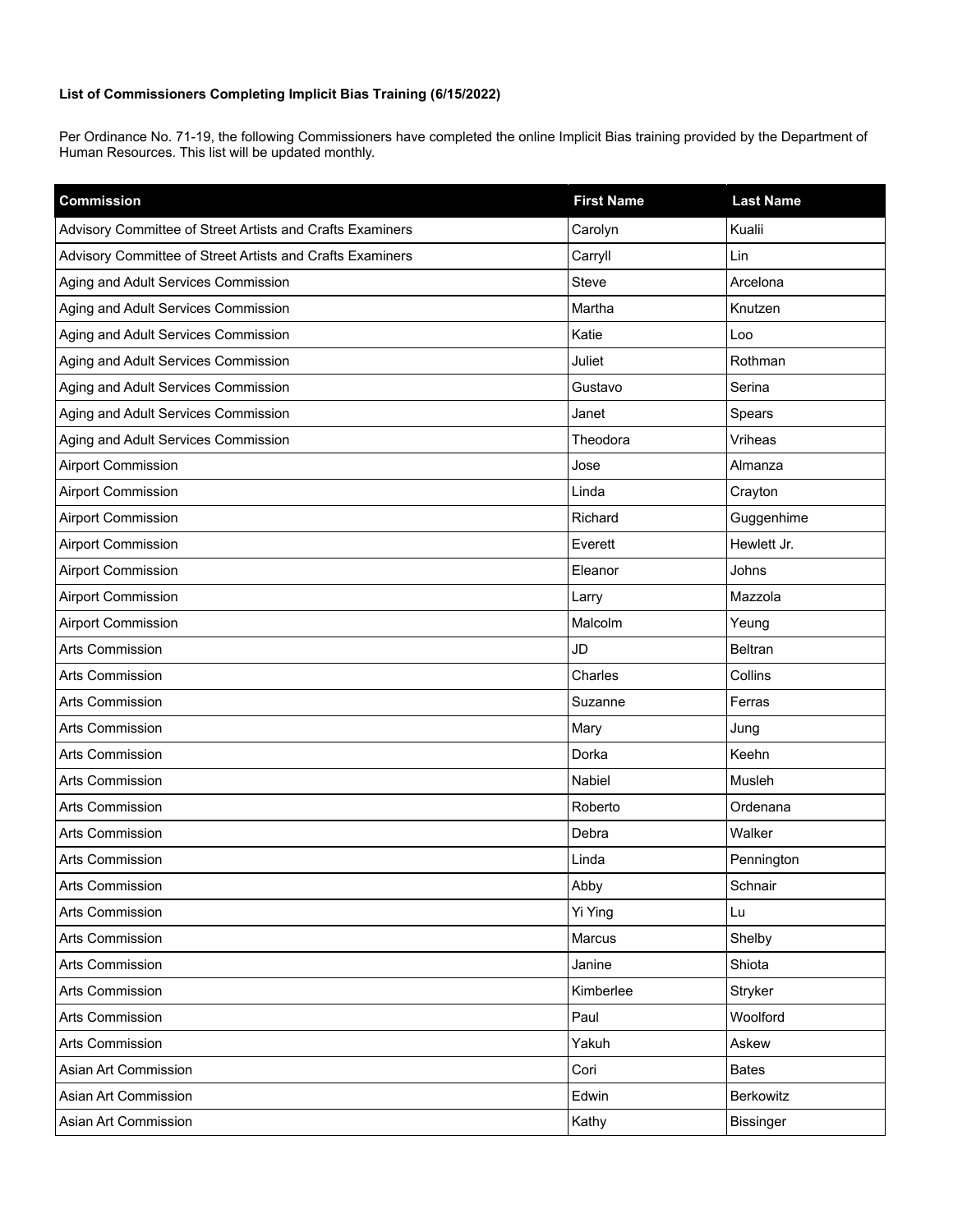| Asian Art Commission           | William       | <b>Brooks</b> |
|--------------------------------|---------------|---------------|
| Asian Art Commission           | Alexander     | Calhoun       |
| Asian Art Commission           | Julia         | Cheng         |
| Asian Art Commission           | Carmen        | Colet         |
| Asian Art Commission           | Joan          | Danforth      |
| Asian Art Commission           | Virginia      | Foo           |
| Asian Art Commission           | Martha        | Hertelendy    |
| Asian Art Commission           | Timothy       | Kahn          |
| Asian Art Commission           | Chong-Moon    | Lee           |
| Asian Art Commission           | Alexandra     | Lenehan       |
| Asian Art Commission           | Fred          | Levin         |
| Asian Art Commission           | Gorretti      | Lui           |
| Asian Art Commission           | James         | Marver        |
| Asian Art Commission           | Nanci         | Nishimura     |
| Asian Art Commission           | Anthony       | Sun           |
| Asian Art Commission           | Jane          | Tom           |
| Asian Art Commission           | Judith        | Wilbur        |
| Asian Art Commission           | Kenneth       | Wilcox        |
| Asian Art Commission           | <b>Brenda</b> | Wright        |
| Asian Art Commission           | Akiko         | Yamazaki      |
| Assessment Appeals Board No. 1 | Paul          | <b>Bellar</b> |
| Assessment Appeals Board No. 1 | Richard       | Lee           |
| Assessment Appeals Board No. 1 | Jeffrey       | Lee           |
| Assessment Appeals Board No. 1 | Kristine      | Leffers       |
| Assessment Appeals Board No. 1 | Jeffrey       | Morris        |
| Assessment Appeals Board No. 1 | Diane         | Robinson      |
| Assessment Appeals Board No. 1 | Scott         | Spertzel      |
| Assessment Appeals Board No. 1 | Eugene        | Valla         |
| Assessment Appeals Board No. 2 | Angela        | Cheung        |
| Assessment Appeals Board No. 2 | Mervin        | Conlan        |
| Assessment Appeals Board No. 2 | Daniel        | Hershkowitz   |
| Assessment Appeals Board No. 2 | John          | Lee           |
| Assessment Appeals Board No. 2 | Louisa        | Mendoza       |
| Assessment Appeals Board No. 2 | Yosef         | Tahbazof      |
| Assessment Appeals Board No. 2 | Elizabeth     | Zareh         |
|                                |               |               |
| Assessment Appeals Board No. 3 | Estrella      | <b>Bryant</b> |
| Assessment Appeals Board No. 3 | James         | Reynolds      |
| Assessment Appeals Board No. 3 | Shawn         | Ridgell       |
| Board of Appeals               | Darryl        | Honda         |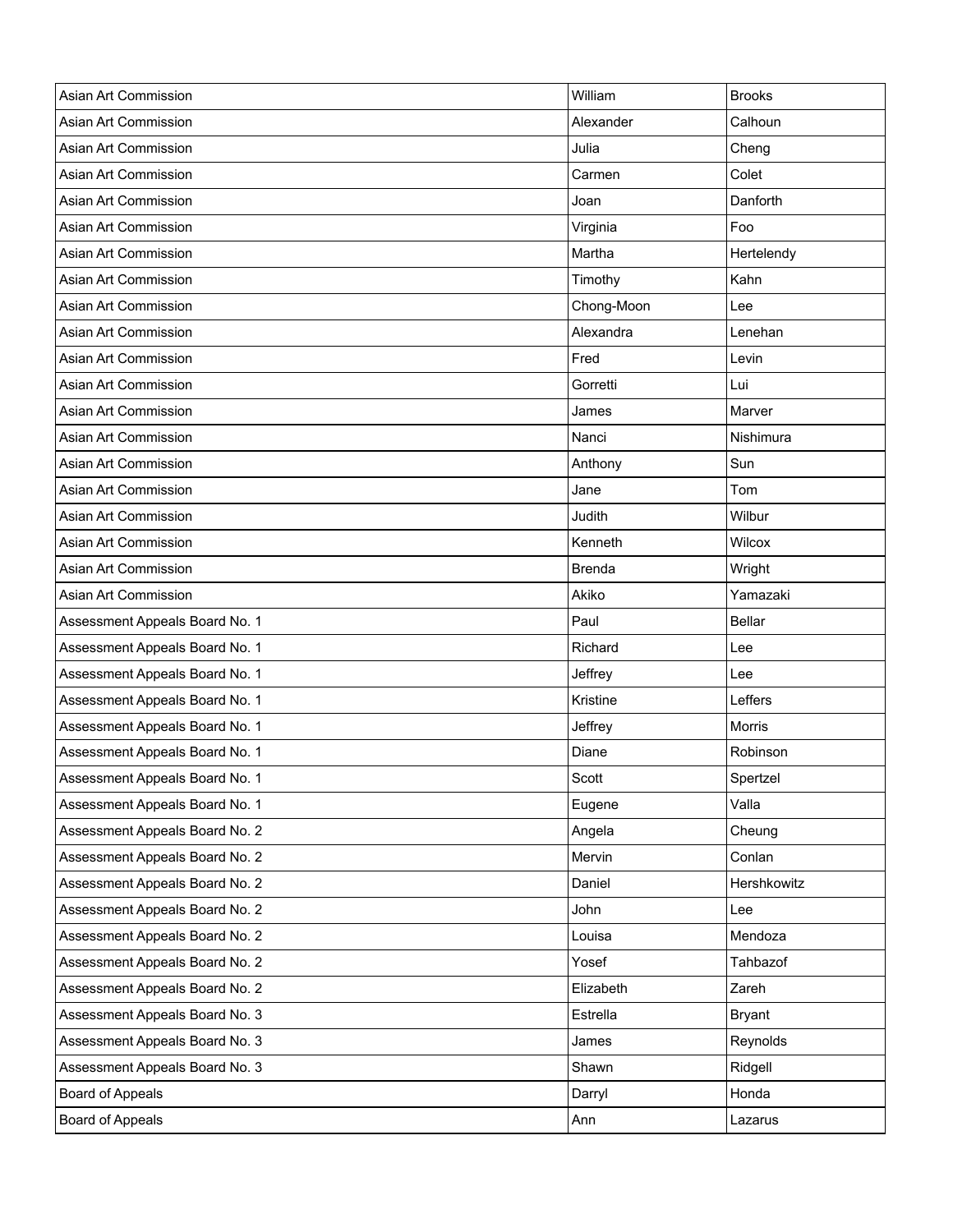| Board of Appeals                                                     | Eduardo              | Santacana        |
|----------------------------------------------------------------------|----------------------|------------------|
| Board of Appeals                                                     | Richard              | Swig             |
| Board of Appeals                                                     | Rachael              | Tanner           |
| <b>Building Inspection Commission</b>                                | Husam                | Alkhatib         |
| <b>Building Inspection Commission</b>                                | Kevin                | Birmingham       |
| <b>Building Inspection Commission</b>                                | Manuel               | <b>Flores</b>    |
| <b>Building Inspection Commission</b>                                | Alyce                | <b>Brown</b>     |
| <b>Building Inspection Commission</b>                                | Patrick              | <b>Buscovich</b> |
| <b>Building Inspection Commission</b>                                | Jason                | Tam              |
| <b>Building Inspection Commission</b>                                | Michael              | Cashion          |
| <b>Building Inspection Commission</b>                                | <b>William Scott</b> | Ellsworth        |
| <b>Building Inspection Commission</b>                                | Frank                | Lee              |
| <b>Building Inspection Commission</b>                                | Arnold Lee           | Lerner           |
| <b>Building Inspection Commission</b>                                | Angus                | McCarthy         |
| <b>Building Inspection Commission</b>                                | Michael              | Robbins          |
| <b>Building Inspection Commission</b>                                | Jeremiah             | Schaub           |
| <b>Building Inspection Commission</b>                                | Armin                | Wolski           |
| Children, Youth, and Their Families Oversight and Advisory Committee | Tina                 | Burgelman        |
| <b>Civil Service Commission</b>                                      | Douglas              | Chan             |
| <b>Civil Service Commission</b>                                      | Francis              | Crowley          |
| Civil Service Commission                                             | Katherine            | Favetti          |
| Civil Service Commission                                             | Elizabeth            | Salveson         |
| Commission on the Status Of Women                                    | Sophia               | Andary           |
| Commission on the Status Of Women                                    | Debbie               | Mesloh           |
| Commission on the Status Of Women                                    | Shokooh              | Miry             |
| Commission on the Status Of Women                                    | Carrie               | Schwab-Pomerantz |
| Commission on the Status Of Women                                    | Andrea               | Shorter          |
| Commission on the Status Of Women                                    | Julie                | Soo              |
| Commission on the Status Of Women                                    | <b>Breanna</b>       | Zwart            |
| Community Investment and Infrastructure                              | Jose                 | Campos           |
| Community Investment and Infrastructure                              | Elizabeth            | Colomello        |
| Community Investment and Infrastructure                              | John                 | Daigle           |
| Community Investment and Infrastructure                              | Aaron                | Foxworthy        |
| Community Investment and Infrastructure                              | Lila                 | Hussain          |
| Community Investment and Infrastructure                              | Raymond              | Lee              |
| Community Investment and Infrastructure                              | Grace                | Longardino       |
| Community Investment and Infrastructure                              | Hilde                | Myall            |
| Community Investment and Infrastructure                              | Sally                | Oerth            |
| Community Investment and Infrastructure                              | Marc                 | Slutzkin         |
| Community Investment and Infrastructure                              | Monica               | Stean            |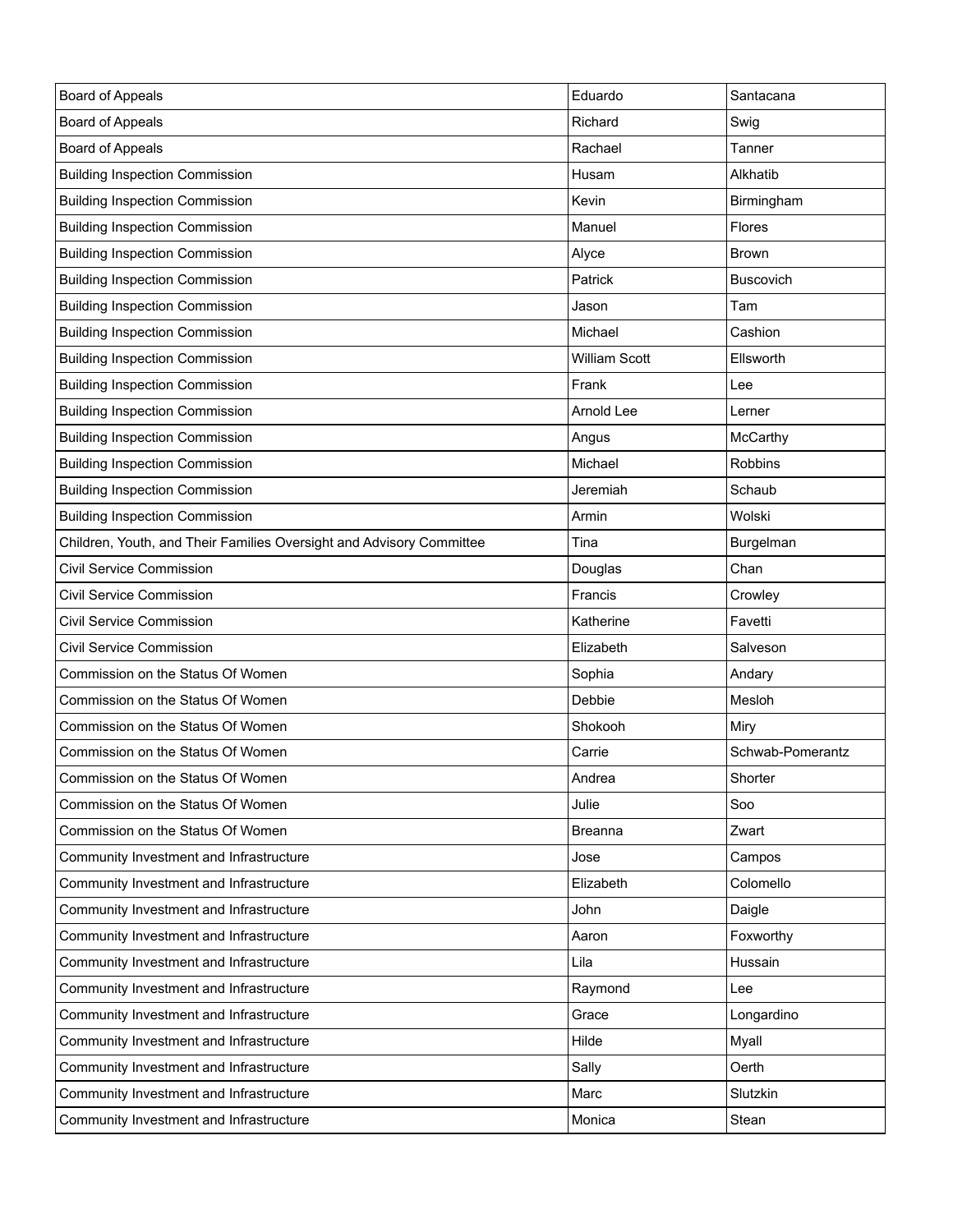| Community Investment and Infrastructure | Amit         | Talwar         |
|-----------------------------------------|--------------|----------------|
| Community Investment and Infrastructure | Rosa         | Torres         |
| Community Investment and Infrastructure | Mina         | Yu             |
| <b>Elections Commission</b>             | Lucy         | Bernholz       |
| <b>Elections Commission</b>             | Roger        | Donaldson      |
| <b>Elections Commission</b>             | Charlotte    | Hill           |
| <b>Elections Commission</b>             | Chris        | Jerdonek       |
| <b>Elections Commission</b>             | Charles      | Jung           |
| <b>Elections Commission</b>             | Viva         | Mogi           |
| <b>Elections Commission</b>             | Jill         | Rowe           |
| <b>Entertainment Commission</b>         | Benjamin     | Bleiman        |
| <b>Entertainment Commission</b>         | Steven Bryan | Lee            |
| <b>Entertainment Commission</b>         | Alfonso      | Perez          |
| <b>Entertainment Commission</b>         | Laura        | Thomas         |
| Environment Commission                  | Eddie        | Ahn            |
| Environment Commission                  | Elmy         | Bermejo        |
| Environment Commission                  | Tiffany      | Chu            |
| Environment Commission                  | Heather      | Stephenson     |
| Environment Commission                  | Michael      | Sullivan       |
| Environment Commission                  | Johanna      | Wald           |
|                                         |              |                |
| Environment Commission                  | Ching Ting   | Wan            |
| <b>Ethics Commission</b>                | Larry        | <b>Bush</b>    |
| <b>Ethics Commission</b>                | James        | Bell           |
| <b>Ethics Commission</b>                | Argemira     | Florez Feng    |
| <b>Ethics Commission</b>                | Michael      | Romano         |
| <b>Ethics Commission</b>                | Daina        | Chiu           |
| <b>Ethics Commission</b>                | Lateef       | Gray           |
| <b>Ethics Commission</b>                | Yvonne       | Lee            |
| <b>Ethics Commission</b>                | Fern         | Smith          |
| Film Commission                         | Jim          | Beaumonte      |
| Film Commission                         | Claudine     | Cheng          |
| Film Commission                         | Tyra         | Fennell        |
| Film Commission                         | <b>JON</b>   | <b>MOSCONE</b> |
| Film Commission                         | Alix         | Rosenthal      |
| Film Commission                         | Tony         | Delorio        |
| Film Commission                         | Jonathan     | Rubin          |
| Film Commission                         | Jack         | Song           |
| Film Commission                         | Matthew      | <b>Stiker</b>  |
| Film Commission                         | Belle        | Taylor-Mcghee  |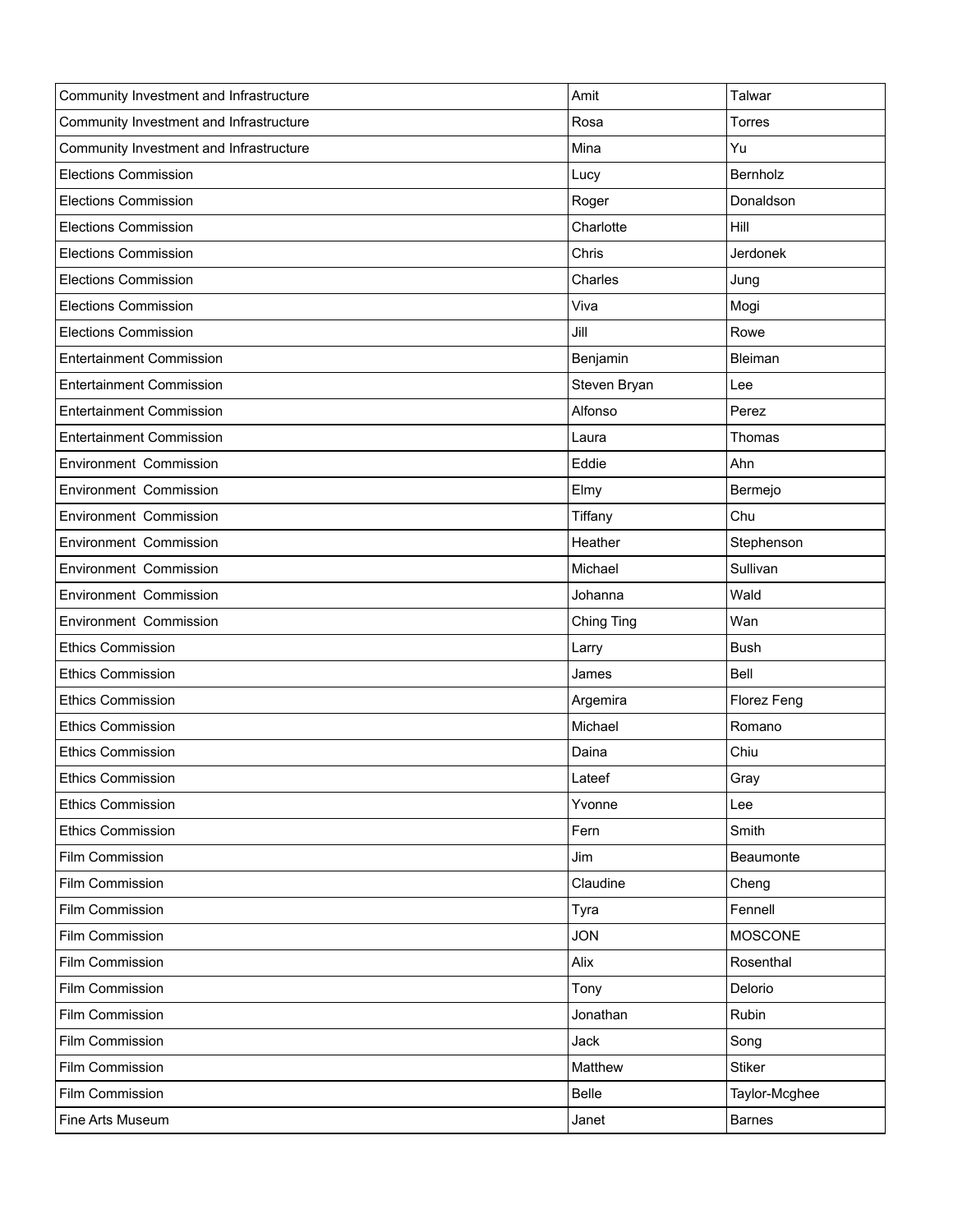| Fine Arts Museum             | Carol       | Bonnie          |
|------------------------------|-------------|-----------------|
| Fine Arts Museum             | Jack        | Calhoun         |
| Fine Arts Museum             | Katherine   | Clammer         |
| Fine Arts Museum             | Marc        | Cruciger        |
| Fine Arts Museum             | Belva       | Davis           |
| Fine Arts Museum             | Juliet      | De Baubigny     |
| Fine Arts Museum             | David       | Fraze           |
| Fine Arts Museum             | Wheeler     | Griffith        |
| Fine Arts Museum             | Lauren      | Hall            |
| Fine Arts Museum             | Lucy        | Hamilton        |
| Fine Arts Museum             | Holly       | Harris          |
| Fine Arts Museum             | Gretchen    | Kimball         |
| Fine Arts Museum             | Yasunobu    | Kyogoku         |
| Fine Arts Museum             | Kathryn     | Lasater         |
| Fine Arts Museum             | Bryan       | Meehan          |
| Fine Arts Museum             | Jason       | Moment          |
| Fine Arts Museum             | Carl        | Pascarella      |
| Fine Arts Museum             | Heather     | Preston         |
| Fine Arts Museum             | Richard     | Scheller        |
| Fine Arts Museum             | David       | Spencer         |
| Fine Arts Museum             | Jeana       | Toney           |
| Fine Arts Museum             | Diane       | Wilsey          |
| Fine Arts Museum             | Lisa        | Zanze           |
| Fire Commission              | Joseph      | Alioto-Veronese |
| Fire Commission              | William     | Cleaveland      |
| Fire Commission              | Francee     | Covington       |
| Fire Commission              | Michael     | Hardeman        |
| Fire Commission              | Stephen     | Nakajo          |
| First 5 Commission           | E'Leva      | Gibson          |
| <b>Health Commission</b>     | Daniel      | Bernal          |
| <b>Health Commission</b>     | Edward      | Chow            |
| <b>Health Commission</b>     | Cecilia     | Chung           |
| <b>Health Commission</b>     | Suzanne     | Giraudo         |
| <b>Health Commission</b>     | Laurie      | Green           |
| <b>Health Commission</b>     | Tessie      | Guillermo       |
| <b>Health Commission</b>     | James       | Loyce Jr        |
| <b>Health Services Board</b> | Karen       | <b>Breslin</b>  |
| <b>Health Services Board</b> | Christopher | Canning         |
| <b>Health Services Board</b> | Stephen     | Follansbee      |
| <b>Health Services Board</b> | Mary        | Hao             |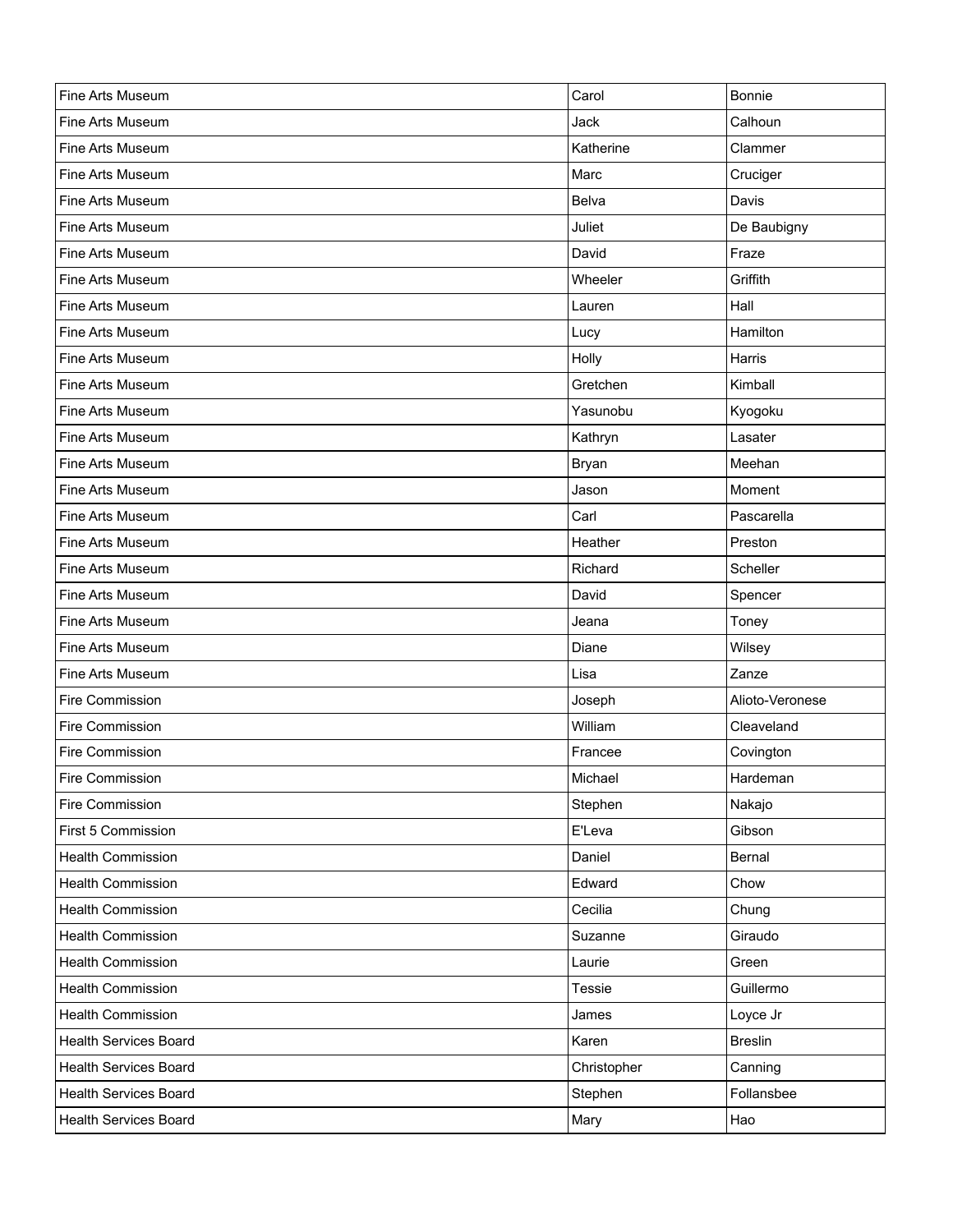| <b>Health Services Board</b>                            | Wilfredo         | Lim             |
|---------------------------------------------------------|------------------|-----------------|
| <b>Health Services Board</b>                            | Randolph         | Scott           |
| <b>Historic Preservation Commission</b>                 | Katherine (Kate) | <b>Black</b>    |
| Historic Preservation Commission                        | Chris            | Foley           |
| <b>Historic Preservation Commission</b>                 | Aaron            | Hyland          |
| <b>Historic Preservation Commission</b>                 | Diane Miyeko     | Matsuda         |
| <b>Historic Preservation Commission</b>                 | Jonathan         | Pearlman        |
| <b>Historic Preservation Commission</b>                 | Lydia            | So              |
| Human Rights Commission                                 | Melanie          | Ampon           |
| Human Rights Commission                                 | Karen            | Clopton         |
| Human Rights Commission                                 | Hala             | Hijazi          |
| Human Rights Commission                                 | Sweiss           | Joseph          |
| Human Rights Commission                                 | Jason            | Pellegrini      |
| Human Rights Commission                                 | Irene Yee        | Riley           |
| Human Rights Commission                                 | Michael          | Sweet           |
| Human Services Commission                               | Scott            | Kahn            |
| Human Services Commission                               | James            | Mccray Jr.      |
| Human Services Commission                               | Rita             | Semel           |
| Human Services Commission                               | Darshan          | Singh           |
| Immigrant Rights Commission                             | Monge            | Paul            |
| Juvenile Probation Commission                           | Joseph           | Arellano        |
| Juvenile Probation Commission                           | Margaret         | <b>Brodkin</b>  |
| Juvenile Probation Commission                           | Katherine        | Chu             |
| Juvenile Probation Commission                           | Susan            | Jones           |
| Juvenile Probation Commission                           | Daniela          | Maldonado       |
| Juvenile Probation Commission                           | Jess             | Montejano       |
| Juvenile Probation Commission                           | Timothy          | Moses           |
| Juvenile Probation Commission                           | James            | Spingola        |
| <b>Library Commission</b>                               | Zoe              | Dunning         |
| Library Commission                                      | Mary             | Ghirarduzzi     |
| Library Commission                                      | Jarie            | <b>Bolander</b> |
| Library Commission                                      | Pete             | Huang           |
| Library Commission                                      | John             | Lee             |
| Library Commission                                      | Eurania          | Lopez           |
| Library Commission                                      | Susan            | Mall            |
| Library Commission                                      | Teresa           | Ono             |
| Library Commission                                      | Constance        | Wolf            |
| MTA Board of Directors and Parking Authority Commission | Gwyneth          | Borden          |
| MTA Board of Directors and Parking Authority Commission | Cheryl           | <b>Brinkman</b> |
| MTA Board of Directors and Parking Authority Commission | Amanda           | Eaken           |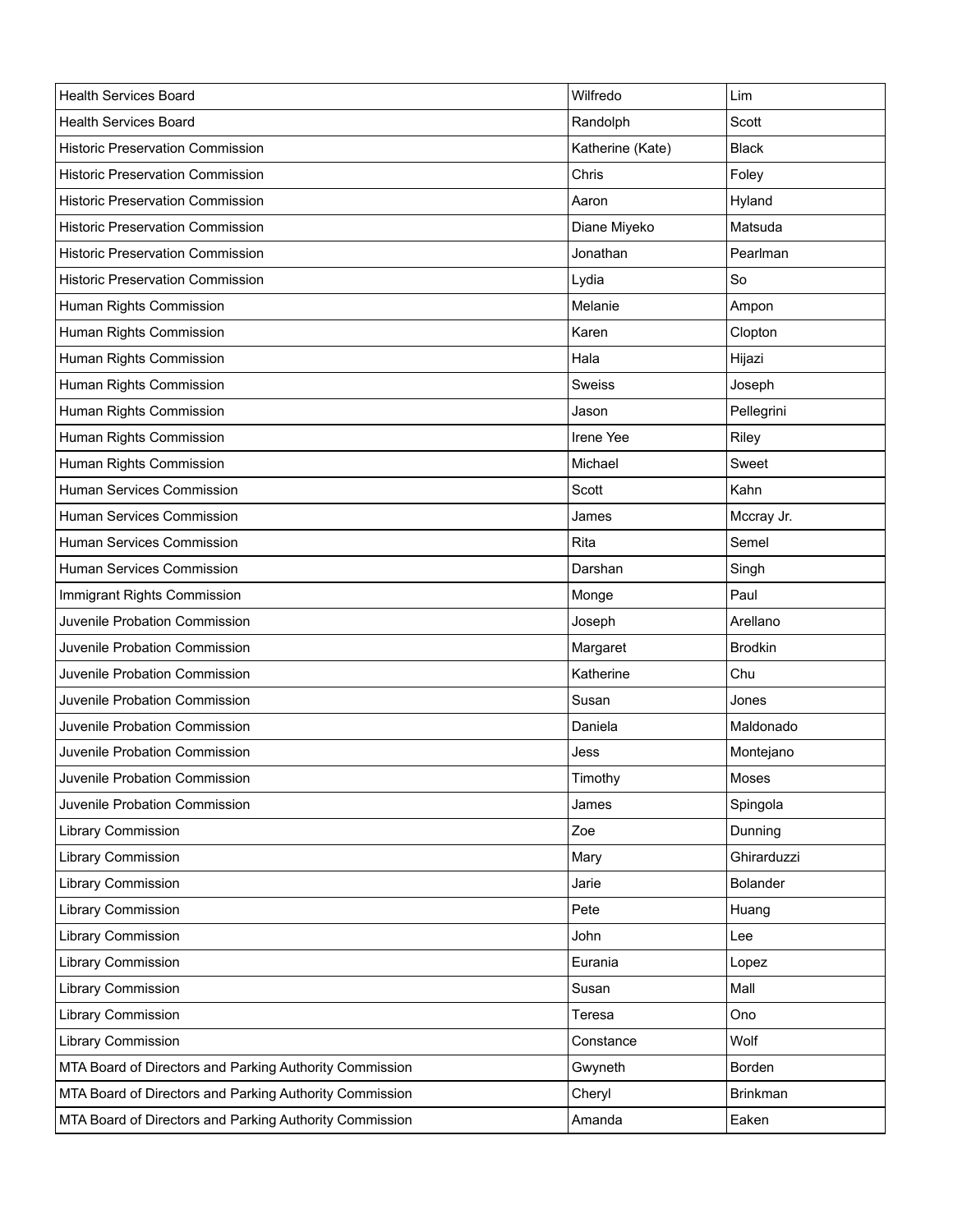| MTA Board of Directors and Parking Authority Commission | Malcolm        | Heinicke        |
|---------------------------------------------------------|----------------|-----------------|
| MTA Board of Directors and Parking Authority Commission | Steve          | Heminger        |
| MTA Board of Directors and Parking Authority Commission | Cristina       | Rubke           |
| MTA Board of Directors and Parking Authority Commission | Art            | <b>Torres</b>   |
| MTA Board of Directors and Parking Authority Commission | Manny          | Yekutiel        |
| Oversight Board                                         | David          | Goldin          |
| <b>Planning Commission</b>                              | Susan          | Diamond         |
| <b>Planning Commission</b>                              | Frank          | Fung            |
| Planning Commission                                     | Ruchira        | Nageswaran      |
| <b>Planning Commission</b>                              | Maria Theresa  | Imperial        |
| <b>Planning Commission</b>                              | Milicent       | Johnson         |
| <b>Planning Commission</b>                              | Joel           | Koppel          |
| <b>Planning Commission</b>                              | Kathrin        | Moore           |
| Police Commission                                       | Dion-Jay       | <b>Brookter</b> |
| <b>Police Commission</b>                                | Petra          | <b>DeJesus</b>  |
| <b>Police Commission</b>                                | Cindy          | Elias           |
| <b>Police Commission</b>                                | John           | Hamasaki        |
| Police Commission                                       | Robert         | Hirsch          |
| <b>Police Commission</b>                                | Damali         | Taylor          |
| Port Commission                                         | William Eugene | Adams           |
| Port Commission                                         | Kimberly       | Brandon         |
| Port Commission                                         | Gail           | Gilman          |
| Port Commission                                         | Doreen         | Ho              |
| Port Commission                                         | Victor         | Makras          |
| <b>Public Utlities Commission</b>                       | Newsha         | Ajami           |
| <b>Public Utlities Commission</b>                       | Ann            | Caen            |
| <b>Public Utlities Commission</b>                       | Travis         | George          |
| <b>Public Utlities Commission</b>                       | Edward         | Harrington      |
| <b>Public Utlities Commission</b>                       | Sophenia       | Maxwell         |
| <b>Public Utlities Commission</b>                       | Anson          | Moran           |
| <b>Public Utlities Commission</b>                       | Tim            | Paulson         |
| <b>Public Utlities Commission</b>                       | Francesca      | Vietor          |
| Rate Fairness Board                                     | Howard         | Ash             |
| Rate Fairness Board                                     | Edward         | de Asis         |
| Rate Fairness Board                                     | Naomi          | Kelly           |
| Rate Fairness Board                                     | Adam           | Nguyen          |
| Rate Fairness Board                                     | Jamie          | Querubin        |
| Rate Fairness Board                                     | Ben            | Rosenfield      |
| Rate Fairness Board                                     | Anna           | Van Degna       |
| Recreation and Park Commission                          | Kathleen       | Anderson        |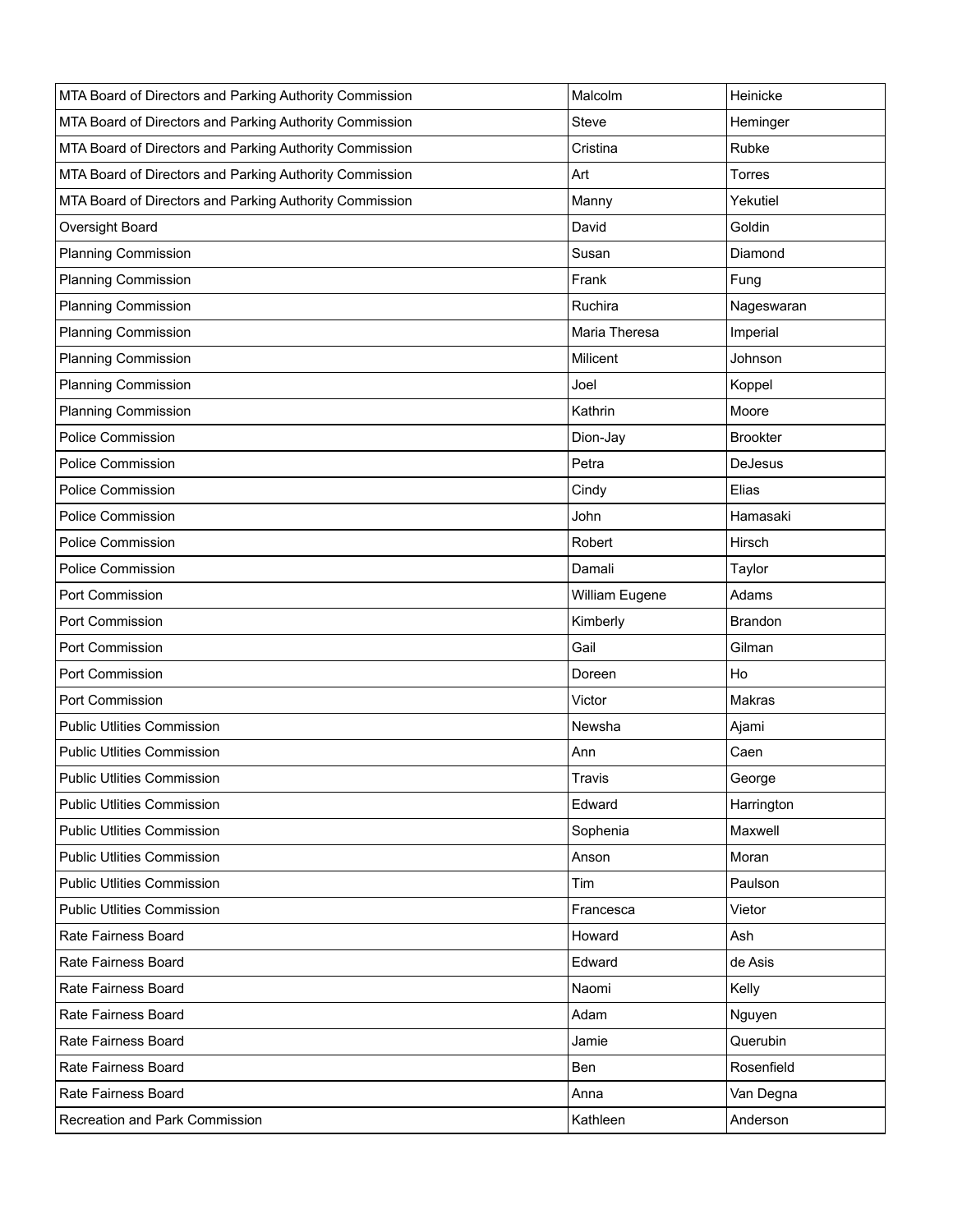| Recreation and Park Commission                                               | Gloria       | <b>Bonilla</b>  |
|------------------------------------------------------------------------------|--------------|-----------------|
| Recreation and Park Commission                                               | Mark         | Buell           |
| Recreation and Park Commission                                               | Joseph       | Hallisy         |
| Recreation and Park Commission                                               | Thomas       | Harrison        |
| Recreation and Park Commission                                               | Allan        | Low             |
| Recreation and Park Commission                                               | Larry        | Mazzola Jr      |
| Recreation and Park Commission                                               | Eric         | Mcdonnell       |
| Recreation and Park Commission                                               | Annie        | Jupiter-Jones   |
| Residential Rent Stabilization and Arbitration Board (Rent Board Commission) | Dave         | Crow            |
| Residential Rent Stabilization and Arbitration Board (Rent Board Commission) | Shoba        | Dandillaya      |
| Residential Rent Stabilization and Arbitration Board (Rent Board Commission) | David        | Gruber          |
| Residential Rent Stabilization and Arbitration Board (Rent Board Commission) | Richard      | Hung            |
| Residential Rent Stabilization and Arbitration Board (Rent Board Commission) | Reese        | Isbell          |
| Residential Rent Stabilization and Arbitration Board (Rent Board Commission) | Ashley       | Klein           |
| Residential Rent Stabilization and Arbitration Board (Rent Board Commission) | Cathy        | Mosbrucker      |
| Residential Rent Stabilization and Arbitration Board (Rent Board Commission) | Kent         | Qian            |
| Residential Rent Stabilization and Arbitration Board (Rent Board Commission) | Arthur       | Tom             |
| Residential Rent Stabilization and Arbitration Board (Rent Board Commission) | David        | Wasserman       |
| Residential Users Appeal Board                                               | Tommy        | Lee             |
| Residential Users Appeal Board                                               | Dan          | Sullivan        |
| Residential Users Appeal Board                                               | Daniel       | Sullivan        |
| <b>Retirement Board</b>                                                      | Leona        | <b>Bridges</b>  |
| <b>Retirement Board</b>                                                      | Al           | Casciato        |
| <b>Retirement Board</b>                                                      | Scott        | Heldfond        |
| <b>Retirement Board</b>                                                      | Joseph       | <b>Driscoll</b> |
| <b>Retirement Board</b>                                                      | <b>Brian</b> | Stansbury       |
| Revenue Bond Oversight Committee                                             | Reuben       | Holober         |
| Revenue Bond Oversight Committee                                             | Christina    | Tang            |
| San Francisco Community College Board of Trustees                            | Alexander    | Randolph        |
| Small Business Commission                                                    | Stephen      | Adams           |
| <b>Small Business Commission</b>                                             | Lawanda      | Dickerson       |
| <b>Small Business Commission</b>                                             | Kathleen     | Dooley          |
| Small Business Commission                                                    | Sharky       | Laguana         |
| <b>Small Business Commission</b>                                             | Cynthia      | Huie            |
| Small Business Commission                                                    | William      | Ortiz-Cartagena |
| Small Business Commission                                                    | Lynne        | Segal           |
| Small Business Commission                                                    | Miriam       | Zouzounis       |
| Sunshine Ordinance Task Force                                                | Fiona        | Hinze           |
| Sunshine Ordinance Task Force                                                | Chris        | Hyland          |
| Sunshine Ordinance Task Force                                                | Lila         | Lahood          |